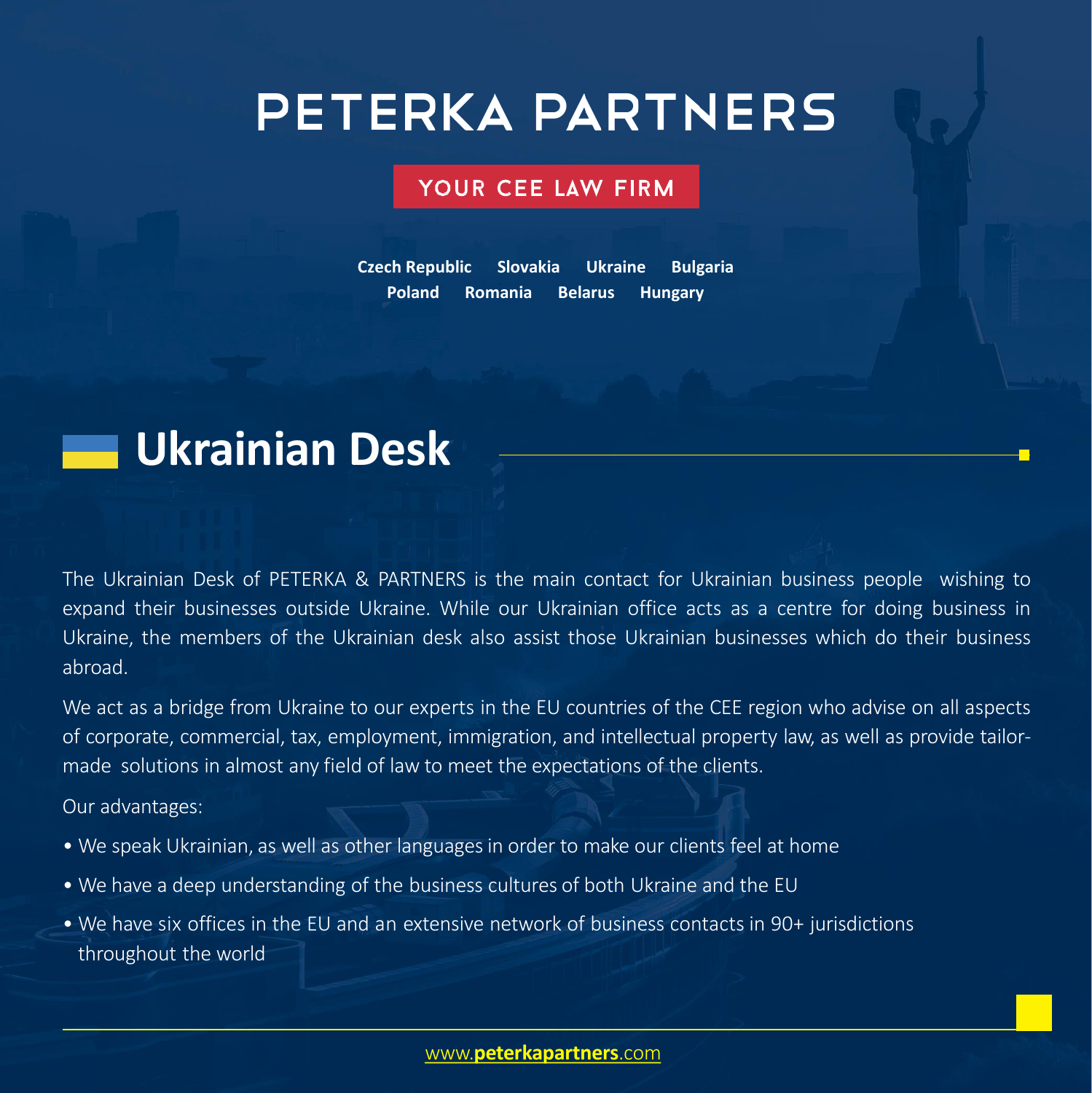## **PETERKA PARTNERS**

#### YOUR CEE LAW FIRM

### **AVAILABLE STRUCTURES**

(i) Self-employed individual, (ii) Business company, or (iii) Branch

The most common type of company and also easiest to establish/operate is a limited liability company (LLC). It can be established by one or several shareholders. An LLC must have registered capital of at least EUR 5,000, at least one trade licence, a registered office in Slovakia, and at least one executive director appointed and registered with the Slovak Commercial Register.

Unlike a company, a branch is a form of formal representation of a foreign company in Slovakia. It has no legal personality and any actions taken by it are considered to be taken on behalf of its founder, e.g., a foreign company. A branch does not create registered capital, but must have a registered office in Slovakia and comply with other requirements (licensing).

All companies and branches must be registered with the Slovak Commercial Register. If all conditions are complied with, the process is straightforward and it takes 2 to 4 weeks (in the case of an LLC).

Each of the above-mentioned structures can be an employer, i.e., it may employ employees in Slovakia.

### **LICENCES FOR CONDUCTING BUSINESS**

A trade licence must be obtained if any of the above structures is used. It is granted by Trade Licensing Offices. In a number of cases, only general conditions are required to be met in order to obtain a trade licence (free trades). For conducting certain qualified activities, a specific professional ability or practice is required (craft trades and regulated trades). Subject to compliance with all statutory requirements, obtaining a trade licence is a quick process (usually a few days).

### **WHO CAN BE A FOUNDER OR SHAREHOLDER OF A COMPANY IN SLOVAKIA**

Individual or entity can be the founder or the shareholder of a company, including foreign ones, regardless of their nationality or place of incorporation. A foreign individual is not required to obtain a residence permit in Slovakia in order to be the founder or shareholder of a Slovak company.

### **ACTING ON BEHALF OF A COMPANY OR BRANCH, REPRESENTATION**

Each LLC must have at least one executive director (only an individualnatural person) who may act on its behalf in all matters. If more executive directors are appointed, they may act individually or jointly. In the case of branch, a director of the branch (only an individualnatural person) must be appointed. All companies and branches must be registered with the Slovak Commercial Register. If all conditions are complied with, the process is straightforward and it takes 2 to 4 weeks (in the case of an LLC). Third country nationals appointed as executive directors or directors of a branch, who are EU or OECD member state citizens, are exempted from the requirement to obtain a residence permit in Slovakia. Nationals of other countries appointed as executive directors or directors of a branch must apply for a temporary residence for the purpose of business before they are registered with the Slovak Commercial Register.

Each of the above-mentioned structures can be an employer, i.e., it may employ employees in Slovakia.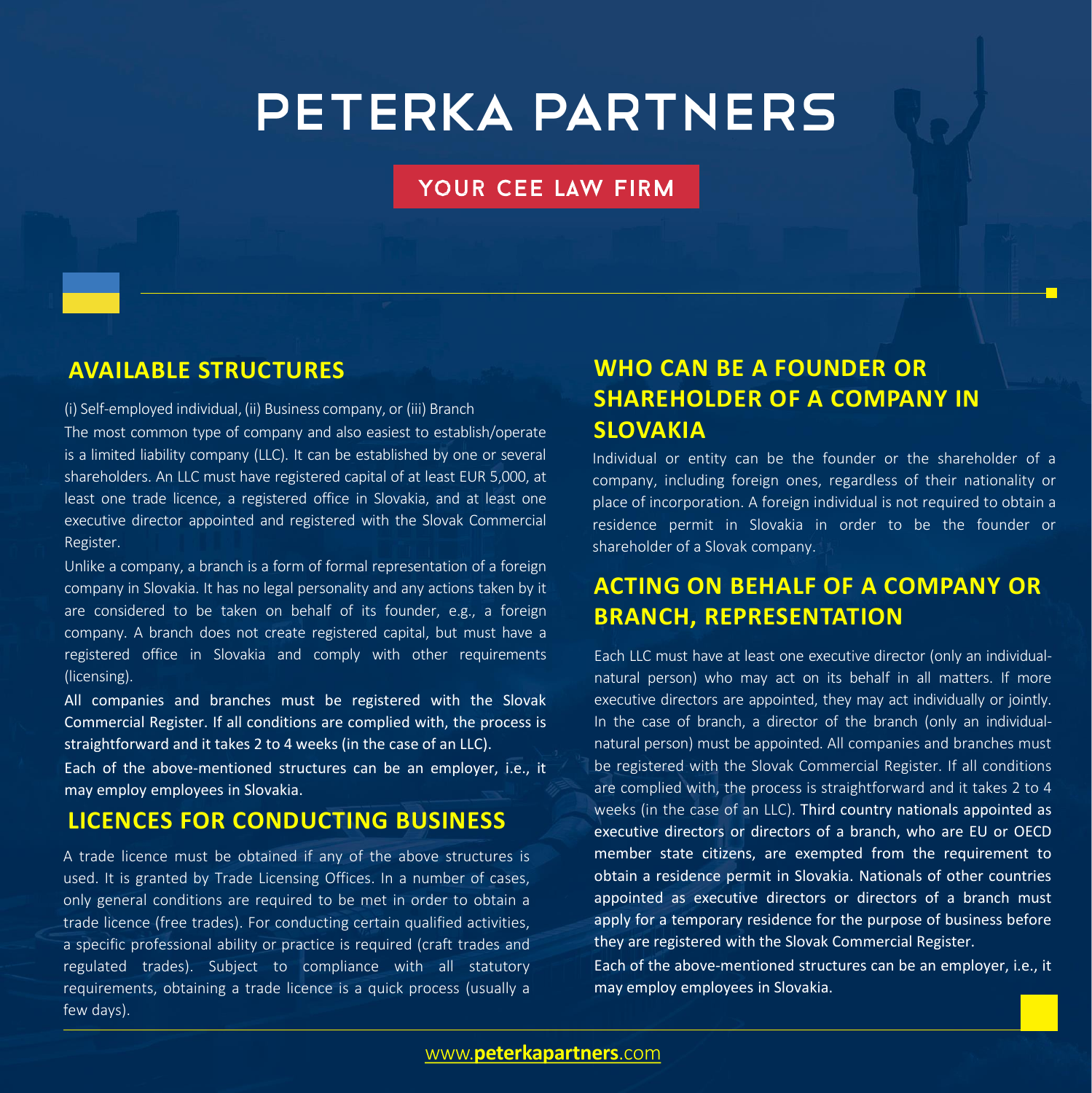### **PETERKA PARTNERS**

#### YOUR CEE LAW FIRM

#### **TAX**

The corporate income tax rate is 21% or 15%, for taxable revenue not exceeding EUR 49,790 in the relevant tax period. It is levied on legal entities and on entities not qualifying as natural persons, if their seat or their place of effective management is in Slovakia (tax residents). They are then liable to pay tax on income derived from Slovak sources and on income derived from sources abroad (worldwide income). Taxable income is accounted profit adjusted for items specified by the Slovak Income Tax Act. The tax period is the calendar year or financial year (it is the decision of the taxpayer).

There is no withholding tax on dividends paid out to corporate shareholders. Interest/royalties paid by a Slovak resident company to non-residents is in general subject to withholding tax of 19% or 35%, if paid to a non-resident from a state with which Slovakia has not concluded a DTT or agreement on the exchange of tax information. Interest/royalties paid by a Slovak resident company to any associated resident in another EU member state is not subject to withholding tax in Slovakia under certain conditions. The withholding tax rate may be reduced by a respective DTT.

Personal income tax rates in Slovakia are 19% (applicable for earnings less or equal to EUR 38,553.01 per year) or 25% (applicable for earnings above EUR 38,553.01).

Withholding tax of 7% applies to dividends paid out by domestic companies to individual shareholders (35% tax applies, if dividends are from foreign sources of a state with which Slovakia does not have a DTT or agreement on the exchange of tax information).

Indirect taxes. The Slovak VAT system applies EU VAT rules. The standard VAT rate is currently 20%. A reduced 10% VAT rate applies to selected products. The registration threshold for VAT purposes is EUR 49,790 within the preceding 12 calendar months. Taxable persons below such threshold may apply for voluntary VAT registration.

There is a standard system of excise taxes imposed on selected commodities such as beer, wine, spirits, tobacco products, mineral oil, liquid petroleum gas and methane, natural gas, electricity and coal.

There is a Double Tax Treaty for the avoidance of double taxation between Slovakia and Ukraine in place.